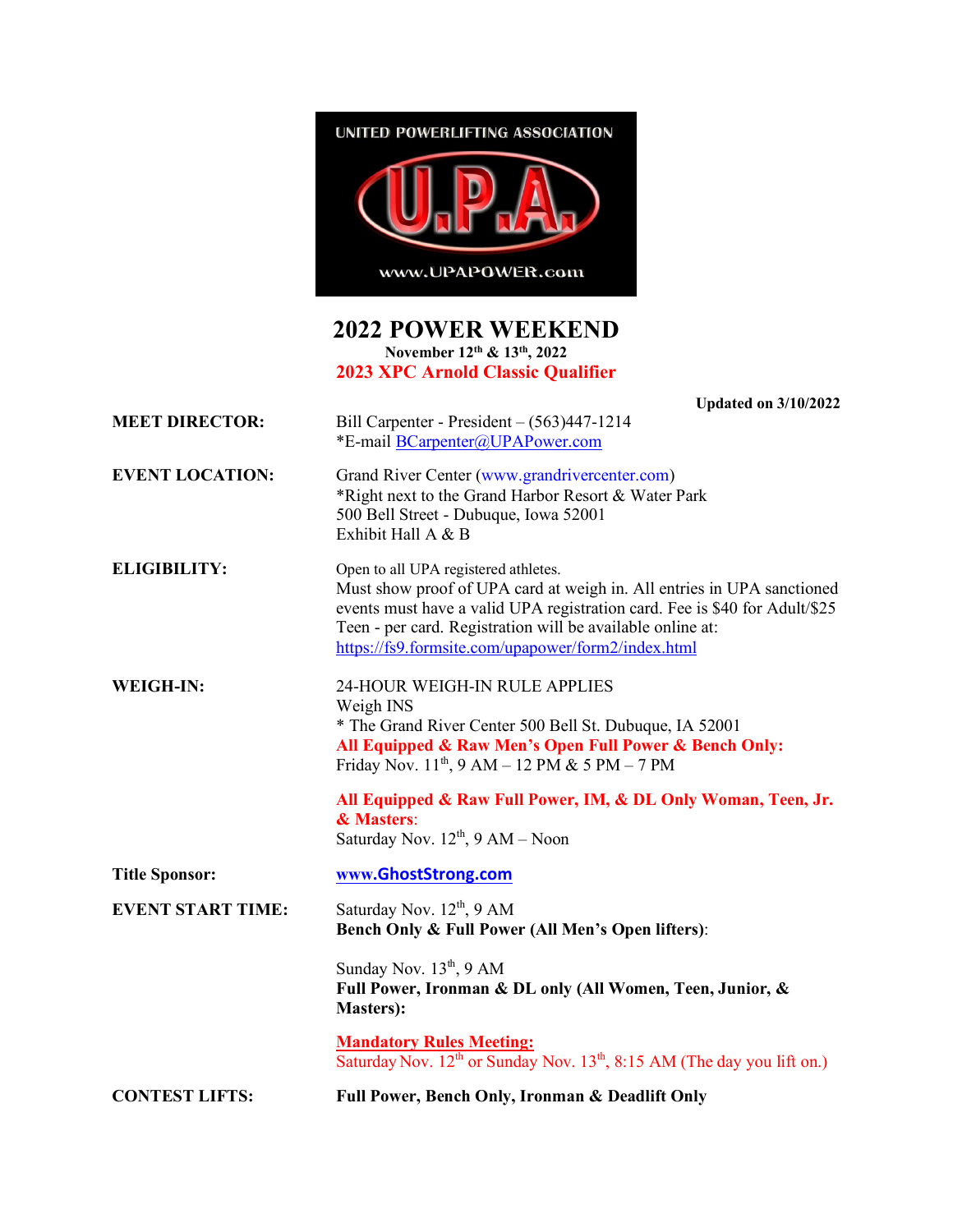| <b>AWARDS:</b>               | 1st-3rd in Men's & Women's Open division by weight class & total. Teen $1st$ –<br>8 <sup>th</sup>                                                                                                                                                                                                                                                                                                                   |
|------------------------------|---------------------------------------------------------------------------------------------------------------------------------------------------------------------------------------------------------------------------------------------------------------------------------------------------------------------------------------------------------------------------------------------------------------------|
| <b>ENTRY FEE:</b>            | \$100 Full Power & Ironman 1st division, \$85 Bench & Deadlift Only,<br>\$40.00 Additional Division UPA & UPA-AD.<br>UPA-AD Division (drug tested): Add \$10 to above for 1st<br>Division. **No same day entries will be accepted.                                                                                                                                                                                  |
|                              | A \$30 late fee will be charged for entries received after<br>Oct. 28. NO REFUNDS ON ENTRY FEES ** NO EXCEPTIONS**<br>We will only be accepting 50 Full Power Entries for each day Saturday &<br>Sunday. This meet fills up fast. It is highly recommended to get your entry<br>forms in on time if you want to do this meet. Late entries are always taking<br>a chance of not getting on the roster for the meet. |
| <b>MEET HOTEL:</b>           | Grand Harbor Resort & Water Park. The meet site (Grand River Center)<br>is connected by sky walk to Grand Harbor Resort & Water Park. Mention<br>"UPA" to get \$109 a night room rate. www.GrandHarborResort.com<br>(563)690-4000. The "cut-off date" for accepting reservations into this room<br>block is Wednesday Oct. 12th, 2022.                                                                              |
| <b>ONLINE ENTRY:</b>         | Will be available online at<br>https://fs9.formsite.com/upapower/cb344x50gx/index.html                                                                                                                                                                                                                                                                                                                              |
| <b>RULES:</b>                | United Powerlifting Association (UPA). Check<br>www.UPAPower.com for information and rulebook.                                                                                                                                                                                                                                                                                                                      |
| <b>UNIFORM:</b>              | Must have one piece lifting suit or wrestling suit                                                                                                                                                                                                                                                                                                                                                                  |
| <b>SPECTATOR FEE:</b>        | \$10 at the door Sat. & \$10 at the door Sun. or \$15 for both days. ** Children 10<br>and under - free/ lifters are only free for their day to lift. Coaches and handlers<br>are not free.**                                                                                                                                                                                                                       |
| <b>Photos &amp; Cameras:</b> | Photo cameras, hand held video cameras, or tripod<br>stands ARE NOT ALLOWED at any UPA Events. * Cell<br>Phone Photos & Videos are allowed. All Pictures taken<br>at any UPA Event is the property of the UPA, LLC.                                                                                                                                                                                                 |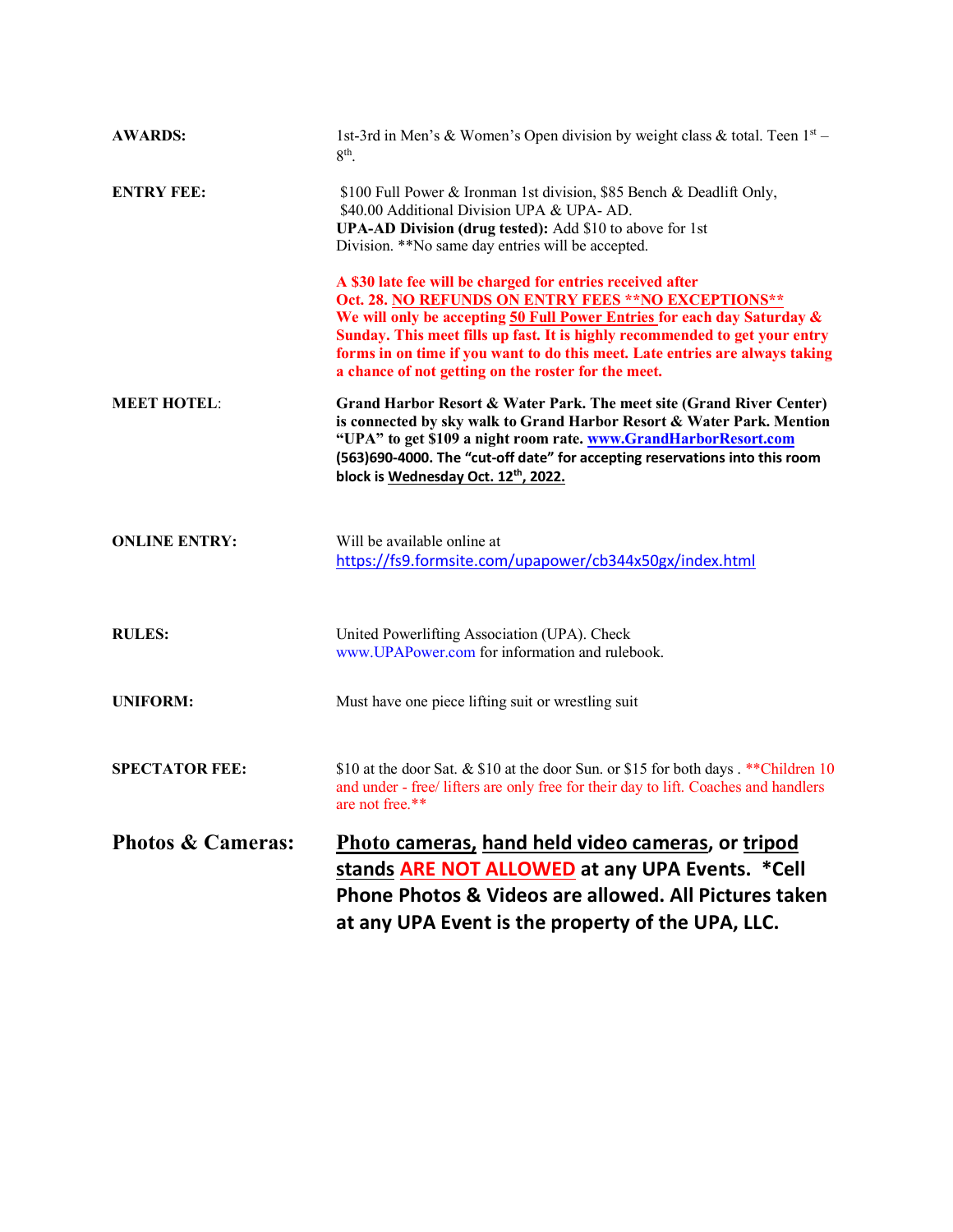## **2022 UPA POWER WEEKEND**

**Mail entry to: UPA, LLC 207 Angela Jean Circle Peosta, IA. 52068**

|                   | First Name: Last Name: Last Name:                                                                                                                                                                                                                                                                                                                                                                                                                                                               |
|-------------------|-------------------------------------------------------------------------------------------------------------------------------------------------------------------------------------------------------------------------------------------------------------------------------------------------------------------------------------------------------------------------------------------------------------------------------------------------------------------------------------------------|
|                   |                                                                                                                                                                                                                                                                                                                                                                                                                                                                                                 |
|                   |                                                                                                                                                                                                                                                                                                                                                                                                                                                                                                 |
|                   |                                                                                                                                                                                                                                                                                                                                                                                                                                                                                                 |
|                   |                                                                                                                                                                                                                                                                                                                                                                                                                                                                                                 |
|                   | Occupation: Team: Team: Team:                                                                                                                                                                                                                                                                                                                                                                                                                                                                   |
|                   | Age at time of competition: Date of Birth:                                                                                                                                                                                                                                                                                                                                                                                                                                                      |
| Division Entered: | Full Power Bench Only Ironman Deadlift Only<br>Raw Blite (Full Power Only) Equipped<br>Men's Open - Women's Open<br>Mens Master's (please circle your age group below)<br>33-39 40-44 45-49 50-54 55-59 60-64 65-69 70-74<br>Womens Master's (please circle your age group below)<br>33-39 40-44 45-49 50-54 55-59 60-64 65-69 70-74<br>Junior (20-23)<br>Teenage (please circle your age group below)<br>13-15 16-17 18-19<br>**If you are entering the UPA-AD (drug tested) please check here |
| Weight Class:     | Men - 114 123 132 148 165 181 198 220 242                                                                                                                                                                                                                                                                                                                                                                                                                                                       |
|                   | 275 308 SHW<br>Weight Class: Weight Class:                                                                                                                                                                                                                                                                                                                                                                                                                                                      |
|                   | Women – 97 105 114 123 132 148 165 181                                                                                                                                                                                                                                                                                                                                                                                                                                                          |
|                   | Weight Class: Weight Class:<br>198<br><b>SHW</b>                                                                                                                                                                                                                                                                                                                                                                                                                                                |
|                   |                                                                                                                                                                                                                                                                                                                                                                                                                                                                                                 |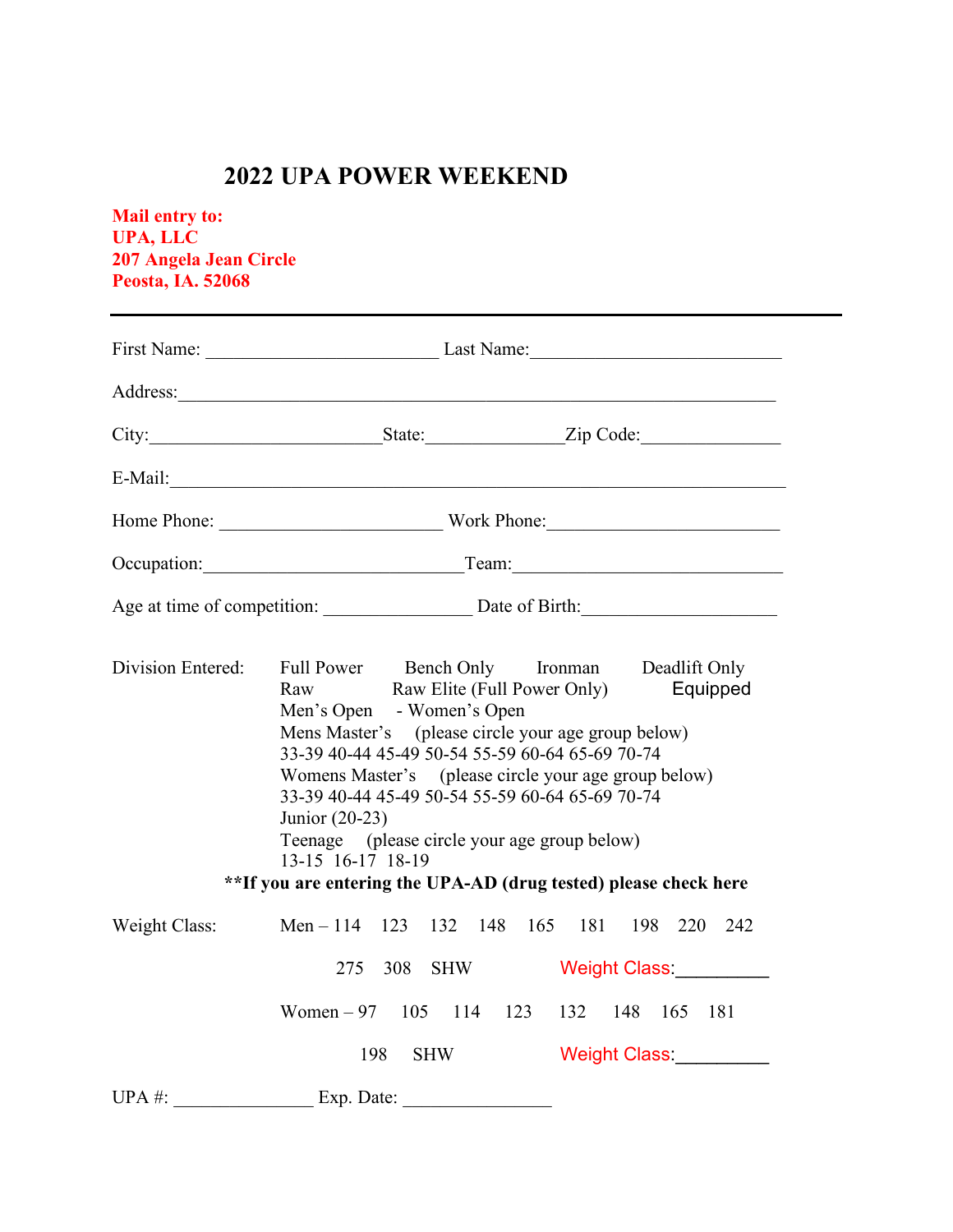| Full Power & Ironman Entry Fee \$100.00:                                                                                                                                                                                                                                                                                                                                                                                                                                                                                                                                                                                                                                                                                                                                                                                                                        | s                                                                                                                                                 |
|-----------------------------------------------------------------------------------------------------------------------------------------------------------------------------------------------------------------------------------------------------------------------------------------------------------------------------------------------------------------------------------------------------------------------------------------------------------------------------------------------------------------------------------------------------------------------------------------------------------------------------------------------------------------------------------------------------------------------------------------------------------------------------------------------------------------------------------------------------------------|---------------------------------------------------------------------------------------------------------------------------------------------------|
| Bench & Deadlift Only \$85:                                                                                                                                                                                                                                                                                                                                                                                                                                                                                                                                                                                                                                                                                                                                                                                                                                     |                                                                                                                                                   |
| Team Entry \$50 (10 lifter teams: Please list lifters)                                                                                                                                                                                                                                                                                                                                                                                                                                                                                                                                                                                                                                                                                                                                                                                                          | <u>*COACHES FEE - NOT A LIFTERS FEE!</u>                                                                                                          |
| Add \$40.00 for Additional Div. UPA & UPA-AD                                                                                                                                                                                                                                                                                                                                                                                                                                                                                                                                                                                                                                                                                                                                                                                                                    | \$<br><u> 1989 - Johann Barnett, fransk politik (</u>                                                                                             |
| Add \$10.00 for UPA-AD:                                                                                                                                                                                                                                                                                                                                                                                                                                                                                                                                                                                                                                                                                                                                                                                                                                         | s                                                                                                                                                 |
| Add \$40.00 for UPA Card (Teen \$25.00):                                                                                                                                                                                                                                                                                                                                                                                                                                                                                                                                                                                                                                                                                                                                                                                                                        | s<br>$\begin{array}{c c} \hline \textbf{S} & \textbf{S} & \textbf{S} \\ \hline \end{array}$                                                       |
| Add \$30 for entry after 10/28/2022:                                                                                                                                                                                                                                                                                                                                                                                                                                                                                                                                                                                                                                                                                                                                                                                                                            |                                                                                                                                                   |
| Add \$20 for each t-shirt ordered:                                                                                                                                                                                                                                                                                                                                                                                                                                                                                                                                                                                                                                                                                                                                                                                                                              |                                                                                                                                                   |
| *I will not accept any <b>PERSONAL CHECKS</b> after the entry deadline! You can pay with                                                                                                                                                                                                                                                                                                                                                                                                                                                                                                                                                                                                                                                                                                                                                                        |                                                                                                                                                   |
| PayPal, Money Order or Credit Card after entry deadline.                                                                                                                                                                                                                                                                                                                                                                                                                                                                                                                                                                                                                                                                                                                                                                                                        |                                                                                                                                                   |
|                                                                                                                                                                                                                                                                                                                                                                                                                                                                                                                                                                                                                                                                                                                                                                                                                                                                 | <b>NO REFUNDS ON ENTRY FEES **NO EXCEPTIONS**</b>                                                                                                 |
| <b>Number of Shirts:</b>                                                                                                                                                                                                                                                                                                                                                                                                                                                                                                                                                                                                                                                                                                                                                                                                                                        |                                                                                                                                                   |
| $S$ M L XL XXL XXL XXXL                                                                                                                                                                                                                                                                                                                                                                                                                                                                                                                                                                                                                                                                                                                                                                                                                                         |                                                                                                                                                   |
| <b>TOTAL DUE:</b><br>(Make checks payable to Bill Carpenter -UPA)                                                                                                                                                                                                                                                                                                                                                                                                                                                                                                                                                                                                                                                                                                                                                                                               | s                                                                                                                                                 |
| Paid: Cash \$                                                                                                                                                                                                                                                                                                                                                                                                                                                                                                                                                                                                                                                                                                                                                                                                                                                   |                                                                                                                                                   |
|                                                                                                                                                                                                                                                                                                                                                                                                                                                                                                                                                                                                                                                                                                                                                                                                                                                                 |                                                                                                                                                   |
|                                                                                                                                                                                                                                                                                                                                                                                                                                                                                                                                                                                                                                                                                                                                                                                                                                                                 |                                                                                                                                                   |
| Card Type (Circle One): Visa MasterCard Amex Discover                                                                                                                                                                                                                                                                                                                                                                                                                                                                                                                                                                                                                                                                                                                                                                                                           |                                                                                                                                                   |
| CVV2 Number (on back of card):                                                                                                                                                                                                                                                                                                                                                                                                                                                                                                                                                                                                                                                                                                                                                                                                                                  |                                                                                                                                                   |
| Expire Date (Month/Year):                                                                                                                                                                                                                                                                                                                                                                                                                                                                                                                                                                                                                                                                                                                                                                                                                                       |                                                                                                                                                   |
| <b>Release and Waiver</b><br>In consideration of being allowed to participate in any way in the Name of Event UPA Power<br>Weekend promoted by Bill Carpenter. and sanctioned by the United Powerlifting<br>Association, LLC, its related events and activities, I, please print name<br>that: 1. The risk of injury from the activities involved in this Event is significant, including the<br>potential for permanent paralysis and death, and while particular skills, equipment, and personal<br>discipline may reduce this risk, the risk of serious injury does exist; and, 2. I KNOWINGLY<br>AND FREELY ASSUME ALL SUCH RISKS, both known and unknown, EVEN IF ARISING<br>FROM THE NEGLIGENCE OF THE PROMOTER AND/OR THE UPA, LLC or others, and<br>assume full responsibility for my participation; and 2. I willingly agree to comply with the stated | ), the undersigned, acknowledge, appreciate and agree<br>and customary terms and conditions for participation, if, however, I observe any unusual |

significant hazard during my presence or participation, I will remove myself from participation and